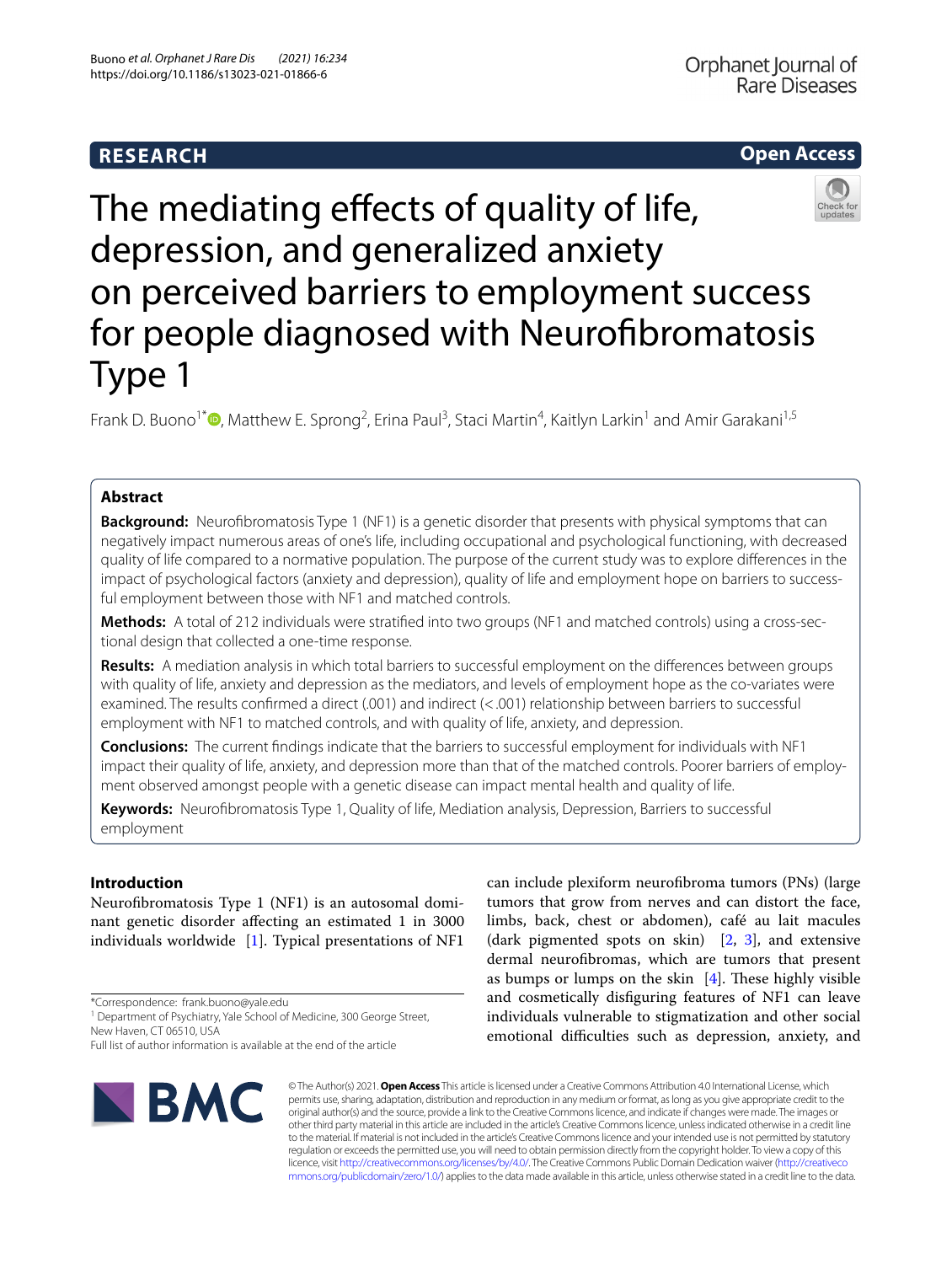low self-esteem [[5\]](#page-7-1). The direct appearance effects of NF1 physical symptoms and the subsequent social emotional consequences can negatively impact numerous areas of one's life, including occupational functioning [\[6](#page-7-2), [7\]](#page-7-3).

Individuals with NF1 cope with the unpredictable nature of the disease that varies in severity and medical complexity [\[8](#page-7-4)] and therefore at increased risk for depression and anxiety [\[9](#page-7-5)]. A recent survey of 498 individuals with NF1 conducted by Cohen et al. [[5\]](#page-7-1) found that 55% of all participants indicated a high likelihood for clinical depression. In addition, Pasini et al. [\[10](#page-7-6)] reported that children and young adults with NF1 had higher predisposition of developing an anxiety disorder. Even without a genetic disorder, depression or anxiety can have a direct negative impact on an individual's Quality of Life (QoL) [[6\]](#page-7-2).

QoL is a multidimensional construct that represents the amalgamation of factors that afect a person's life including emotional, physical and social infuences [\[11](#page-7-7), [12\]](#page-7-8). It has been documented that individuals with NF1 experience decreased QoL compared to the general population [[13\]](#page-7-9). In addition, employment status has been shown to be a strong predictor of QoL, with employed individuals reporting greater QoL than those who are unemployed [\[14,](#page-7-10) [15](#page-7-11)]. Previous research has shown that perceived QoL is negatively impacted when individuals are not employed [\[16\]](#page-7-12). Likewise, research has shown that prolonged job insecurity (subjective perception or feelings of insecurity about the future of one's employment) has been negatively associated with psychological well-being [\[17](#page-7-13)]. Furthermore, Krueger et al. [\[18](#page-7-14)] found that the longer an individual is unemployed, the higher the dissatisfaction and level of unhappiness with their lives.

Although research has been conducted on QoL within NF1 populations regarding physical appearance, anxiety and depression [\[19](#page-7-15)], little research has examined how disease-related barriers to successful employment impact the QoL, anxiety or depression in individuals with NF1. The purpose of the current study was to explore differences in the impact of psychological factors (anxiety and depression), QoL and employment hope on barriers to successful employment between those with NF1 and matched controls. We hypothesized that individuals with NF1 would have increased barriers to successful employment and employment hope, while having decreased QoL as compared to matched controls. Additionally, we hypothesized that individuals with NF1 will sufer increased generalized anxiety and depressive symptoms due to the perceived barriers to successful employment compared with controls.

## **Methods**

## **Participants**

Two groups were recruited between March 2020 and August 2020: Individuals with NF1 and Matched Controls. Both groups were convenience samples, recruited by diferent means. For the NF1 group, after acquiring approval from both executive directors across two NF advocacy listservs (NF Network and NF Northeast) an initial email was sent out to 200 registered individuals, of which 128 adults responded. Of the respondents, 105 completed the assessments and met criterion (did not fully complete surveys  $n=12$ ; different diagnosis  $n=8$ ; under 18  $n=3$ ). Matched Controls were recruited via Qualtrics recruitment services, of which 115 individuals were initially recruited. Of the respondents, 108 successfully completed the assessments (did not fully complete surveys  $n=7$ ). The inclusion criterion for the study were as follows: 1) are at least 18 years old, 2) have a current documented case of NF1; 2a) no documented case of NF1 (matched controls). The exclusion criteria were the following: 1) unable to read or understand English at a 5th grade level, 2) no access to internet via computer, tablet, or smart phone, 3) diagnosis of NF2, and/or Schwannomatosis, 3a) has been diagnosed and is living with a current medical serious condition (matched controls).

## **Assessments**

The Generalized Anxiety Disorder Scale-7 (GAD-7) is a 7-item, self-rated scale developed in correspondence to the Diagnostic and Statistical Manual and updated for the 5th Edition (DSM-5), and is used as a screening tool and severity indicator for GAD [[20\]](#page-7-16). Each statement, one of four choices are provided, and respondents can select one response (*1*=*not at all, 2*=*several days, 3*=*over half days, 4*=*nearly every day*). Each column is then added, and a total score is obtained, with scores falling into four levels of anxiety, including minimal  $(1-4)$ , mild  $(5-9)$ , moderate (10–14), and severe (15–21). Reliability of this assessment demonstrated a Cronbach's alpha of 0.92  $(\alpha = 0.92)$  [\[20](#page-7-16)].

The Patient Health Questionnaire (PHQ-9) is a nineitem, self-report scale that is used for screening, diagnosing, monitoring, and measuring the severity of depression (mild [scores of 5–9], moderate [scores of 10–14], moderately severe [scores of 15–19], severe [scores of 20–2]) [[21\]](#page-7-17). Respondents indicate how bothered they were from each problem over the past 2 weeks by selecting one of four choices (*1*=*not at all, 2*=*several days, 3*=*over half days, 4*=*nearly every day*). Each column is then added, and a total score is obtained. Reliability of this assessment demonstrated a Cronbach's alpha of 0.89 ( $\alpha$  = 0.89) [\[21\]](#page-7-17).

The Employment Hope Survey-Short (EHS-14) is a 14-item, self-report Likert scale based on the 24-item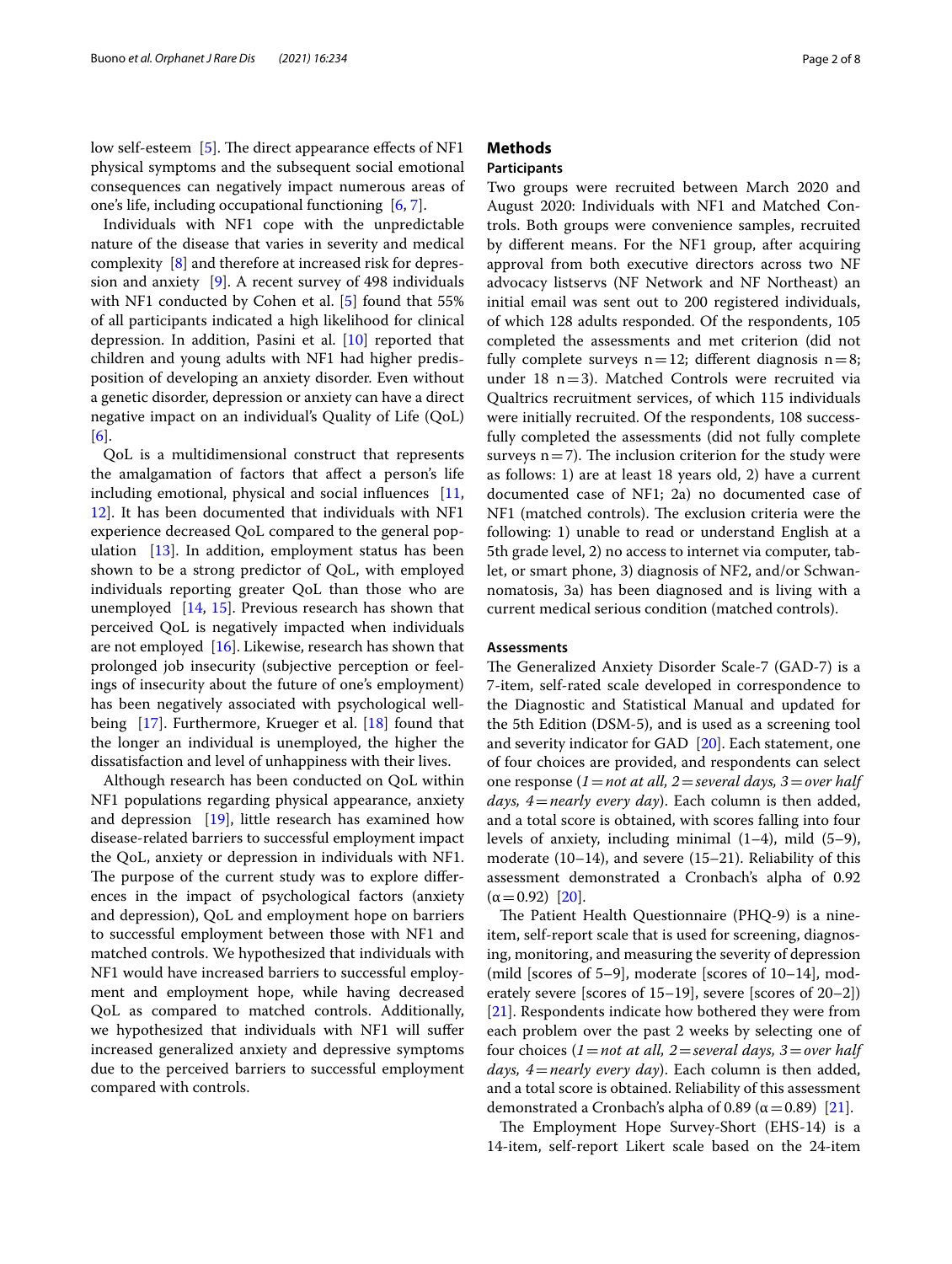six-factor EHS. The Short-EHS maintains the 0 (strongly disagree)-10 (strongly agree) rating; however, it evaluates four factors (psychological empowerment, futuristic self-motivation, utilization of skills and resources, and goal orientation). Overall coefficient alpha and those for the factors of the Psychological Empowerment, Futuristic Self-Motivation, Utilization of Skills and Resources, and Goal Orientation subscales were 0.932, 0.949, 0.833, 0.949, and 0.931, respectively [\[22](#page-7-18)].

The Barriers to Employment Success Inventory (BESI), Fifth Edition, is 50-item scale designed to assist an individual identifying and exploring the types of potential barriers that are keeping them from obtaining a good job, enjoying employment success, and advancing in their career [[23\]](#page-7-19). Participants indicate one of four choices (*1*=*no concern, 4*=*greatest concern*) that assess fve barrier categories, including Personal and Financial, Emotional and Physical, Career Decision-Making and Planning, Job-Seeking Knowledge, and Education and Training. Sub-scores are cumulated and reported as an aggregate value. Reliability of the BESI sub-factors have demonstrated a Cronbach's alphas ranging between 0.87 and 0.95 [[23\]](#page-7-19).

The Short-form Health Survey for the Medical Outcomes Study (SF-12) is a health-related quality-of-life scale that measures dimensions both for functioning (physical, social and role) and for well-being (mental health, health perception and pain). It yields six numerical scores that are aggregated into a  $(0-100)$  parameter, where a higher score indicates better functioning or wellbeing [\[24\]](#page-7-20).

## **Procedure**

The current study was approved by the first author university's Human Subjects Committee and abides by the Helsinki Code of Ethics (1975, 2000). The current study was a cross-sectional design quantitative method that collected a one-time response from participants. Participants matched across both groups: gender (at minimum 45% were female), and age (18 and over). All data collected from questionnaires were anonymized by the frst author (FB) and stored in a secure online server hosted by the frst author's institution.

Individuals who agreed to participate in the study were instructed to click on the link at the bottom of the recruitment email. The link relocated the study participants to a password protected survey within *Qualtrics*. Prior to completing the assessments, potential participants were welcomed to the survey and requested to read and electronically sign (e-sign) the informed consent form that described the study, how the data would be used, and how it was recorded. Copies of the informed consents were securely emailed to participants. Participants were stratifed into two groups, based on answering research questions ("Do you have Neurofbromatosis?" and "If marked yes, what type of Neurofbromatosis do you have"): NF1 and Matched Controls. Once participants completed the assessments, a debriefing statement was provided. Four \$50 USD Amazon gift cards were randomly drawn and distributed based on the completion of the assessments.

## **Data analysis**

Analyses were conducted using R version 3.6.3. Descriptive statistics were calculated to summarize demographic and disease-related information and were compared in one-way ANOVAs or independent t-tests. The level of statistical significance was set at  $p < 0.05$  for all computations. For the mediation analysis, the indirect, direct, and total efects of the total barriers to employment success (Barriers) on the diferences between groups (Group) with quality of life (M1), anxiety (M2) and depression (M3) as the mediators, and employment hope sub-factors as the co-variates were examined to illustrate the use of methods of mediation analysis. The goal of this model was to investigate the total (Barriers) and direct efects (Group). It also investigated the indirect efect (IE) obtained from the product of coefficients. These influence measures were treated as both continuous and/or binary with the latter formed by dichotomization of the naturally continuous predictors in R syntax. Bootstrapping was applied to empirically estimate the sampling distribution of the indirect effect and generate a bootstrap confdence interval (95% CI) based on 10,000 bootstrap samples for bias corrected bootstrap CIs. Standard errors (SE) and confdence intervals (CI) were obtained, in the mediation analysis as recommended in Valeri & Vanderweele [[25\]](#page-7-21).

## **Results**

#### **Descriptive characteristics**

In the NF1 Group, the average age was 43.6 years  $(SD = 12.5;$  Range 18–56) with 66% (n = 69) being female, as compared to the Matched Controls whose average age was 30.1 years (SD = 10.2; Range 18–52), and 56%  $(n=56)$  were female. A majority of each group (NF1: 65%) [N=70]; Matched Control: 62% [N=67]) were actively employed, with only a small minority who were not employed (NF1: 11% [N=12]; Matched Controls: 16%  $[N=17]$ ). In all cases of health-related issues, significant diferences were noted between NF1 and Matched Controls. The remaining participant demographics and characteristics are displayed in Table [1.](#page-3-0) Signifcant diferences between generalized anxiety, depression, QoL, barriers to successful employment and employment hope across groups are shown in Table [2.](#page-4-0)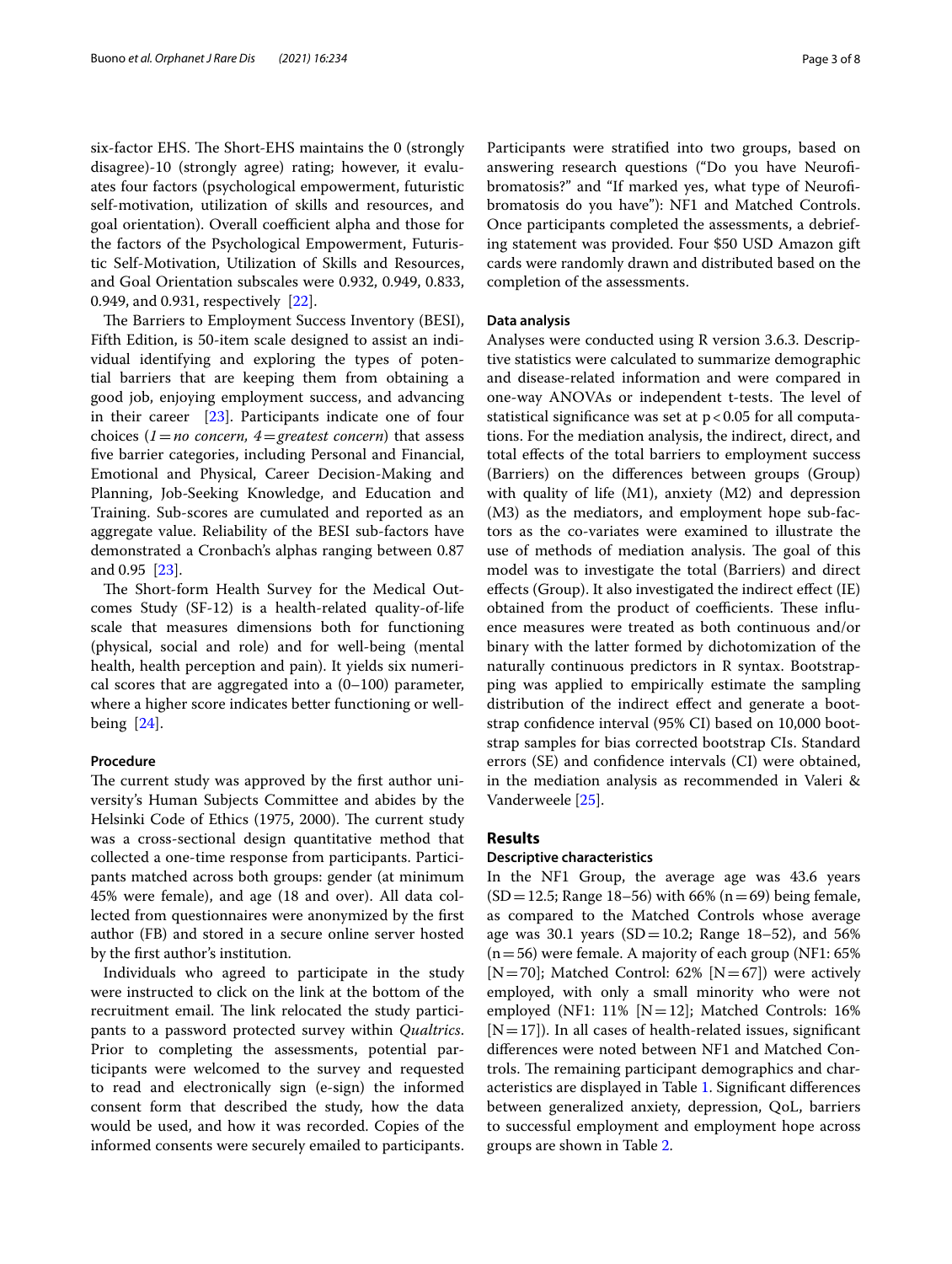## <span id="page-3-0"></span>**Table 1** Demographics and Medical Information across Groups

|                                                | NF group ( $N = 105$ ) | Matched control ( $N = 108$ ) | p value |
|------------------------------------------------|------------------------|-------------------------------|---------|
| Age                                            | 43.6 (12.5)            | 30.1 (10.2)                   |         |
| Gender identification; N (%)                   |                        |                               | 0.38    |
| Male                                           | 35 (33%)               | 45 (42%)                      |         |
| Female                                         | 69 (66%)               | 60 (56%)                      |         |
| Transgender                                    | $\overline{0}$         | 2(2%)                         |         |
| Other                                          | 1(1%)                  | 2(2%)                         |         |
| Marital status; N (%)                          |                        |                               | 0.28    |
| Single                                         | 46 (43%)               | 55 (50%)                      |         |
| Married                                        | 43 (41%)               | 42 (39%)                      |         |
| Divorced                                       | 9(9%)                  | 6(6%)                         |         |
| Separated                                      | 2(2%)                  | 2(2%)                         |         |
| Widowed                                        | 3(3%)                  | $\mathbf{0}$                  |         |
| Other                                          | 2(2%)                  | 3(3%)                         |         |
| Highest education                              |                        |                               | 0.009   |
| High school/GED                                | 21 (20%)               | 37 (34%)                      |         |
| Technical degree                               | 13 (12%)               | 7(6%)                         |         |
| Some of college                                | 9(9%)                  | 8 (7%)                        |         |
| Bachelor's degree                              | 12 (11%)               | 13 (12%)                      |         |
| Advanced degree                                | 12 (11%)               | 7(6%)                         |         |
| Work status                                    |                        |                               | .84     |
| Employed                                       | 70 (65%)               | 67 (62%)                      |         |
| Student                                        | 5(5%)                  | 13 (12%)                      |         |
| Retired                                        | 5(5%)                  | 3(3%)                         |         |
| Worker's compensation                          | 1(1%)                  | 1(1%)                         |         |
| Receive SSD/SSI                                | 12 (11%)               | 6(6%)                         |         |
| Unemployed                                     | 12 (11%)               | 17 (16%)                      |         |
| Health related illnesses; yes<br>Responses (%) |                        |                               |         |
| Respiratory/breathing/pulmonary                | 30 (29%)               | 14 (13%)                      | 0.005   |
| Cardiac                                        | 20 (19%)               | 11 (10%)                      | 0.067   |
| Gastrointestinal                               | 49 (47%)               | 13 (12%)                      | < 0.001 |
| Urinary/genital                                | 29 (28%)               | 10 (9%)                       | < .001  |
| Musculoskeletal                                | 41 (40%)               | 13 (12%)                      | < .001  |
| Rheumatologic/immunologic                      | 26 (25%)               | 8 (7%)                        | < .001  |
| Neurological                                   | 61 (58%)               | 12 (11%)                      | 0.004   |

## **Mediation analysis**

A mediation analysis was performed to examine the indirect efects of generalized anxiety, depression and quality of life on the direct relationship of predictor variable (group) and outcome variable (barriers to successful employment). The levels of the Employment Hope Scale (EHS) as covariates used for this study included psychological empowerment (CV1), futuristic self-motivation (CV2), goal orientation (CV3), and utilization of skills and resources  $(CV4)$ . The total effect  $(c)$  of group on total score was 17.73 (SE=5.35, t=3.31, df=207,  $p=0.001$ ). The direct effect (c') of group on total score removing mediator effects is  $22.69$  (SE=5.23, t=4.33,  $df = 204$ , p < 0.001), the indirect effect (ab) of group on total score through mediator efects was−4.96. Also, the mean bootstrapped indirect efect was−4.83 (SD=4.06,  $CI = -12.72 - 3.24$ , p<0.001). The total effect of CV1 on the total score was−0.19 (SE=0.42, *t*=-0.046,  $df = 207$ ,  $p = 0.65$ ), total effect of CV2 on total score was−0.96 (SE=0.58, *t*= −1.65, df=207, p=0.10), total effect of CV3 on total score was  $-0.60$  (SE=0.63, *t* = −0.96, df = 207, p = 0.34), total effect of CV4 on total score was 2.53 (SE = 0.79,  $t = 3.20$ , df = 207, p = 0.0016). The direct effects for each level of the EHS includes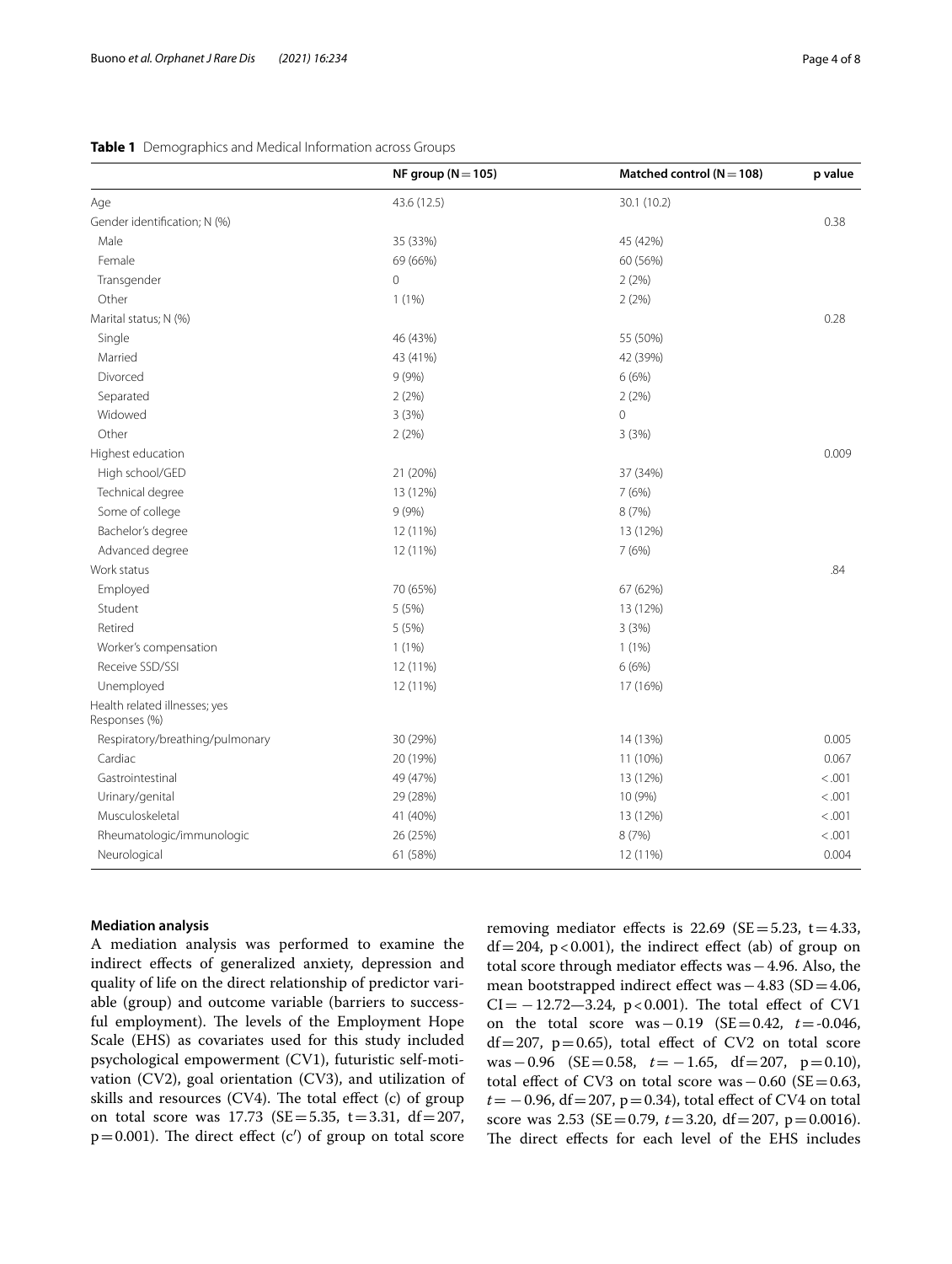|                                       |                                           |          |                 | NF <sub>1</sub> |           |                        | МC    |                 | t       | df        | p               |
|---------------------------------------|-------------------------------------------|----------|-----------------|-----------------|-----------|------------------------|-------|-----------------|---------|-----------|-----------------|
|                                       |                                           |          |                 | М               | <b>SD</b> |                        | М     | <b>SD</b>       |         |           |                 |
|                                       | Generalized anxiety                       |          |                 | 14.4            | 5.91      |                        | 11.37 | 4.73            | 4.14    | 211       | < .001          |
| Quality of life                       |                                           |          | 32.1            | 2.80            |           | 29.00                  | 6.50  | 4.37            | 211     | < .001    |                 |
| Depression                            |                                           |          | 18.7            | 6.87            |           | 13.18                  | 4.98  | 6.74            | 211     | < .001    |                 |
| Total barriers to employment          |                                           | 24.1     | 5.40            |                 | 19.60     | 7.20                   | 5.02  | 211             | < .001  |           |                 |
|                                       | Employment hope-psychological flexibility |          |                 | 29.6            | 9.56      |                        | 26.22 | 10.01           | 2.52    | 211       | 0.013           |
| Employment hope-self-motivation       |                                           |          | 12.47           | 6.40            |           | 12.48                  | 5.10  | $-0.19$         | 211     | NS.       |                 |
| Employment hope-goal orientation      |                                           |          | 17.24           | 9.10            |           | 18.80                  | 7.50  | $-1.34$         | 211     | <b>NS</b> |                 |
| Employment hope-utilization of skills |                                           | 29.6     | 9.56            |                 | 26.22     | 10.01                  | 2.52  | 211             | 0.013   |           |                 |
| Anxiety                               |                                           |          |                 | Depression      |           | <b>Quality of life</b> |       |                 |         |           |                 |
|                                       | ab                                        | SD       | <b>CI</b>       |                 | ab        | <b>SD</b>              | CI    |                 | ab      | <b>SD</b> | CI              |
| $CV1*$                                | 0.01                                      | 0.07     | $-0.14$ to 0.17 |                 | 0.11      | 0.14                   |       | $-0.12$ to 0.46 | $-0.22$ | 0.14      | $-0.53$ to 0.01 |
| $CV2*$                                | $\theta$                                  | $\Omega$ | $-0.25$ to 0.23 |                 | $-0.10$   | 0.19                   |       | $-0.54$ to 0.25 | $-0.15$ | 0.16      | $-0.50$ to 0.17 |
| $CV3*$                                | $-0.09$                                   | 0.15     | $-0.46$ to 0.15 |                 | $-0.28$   | 0.25                   |       | $-0.87$ to 0.09 | 0.28    | 0.18      | $-0.04$ to 0.67 |
| $CV4*$                                | 0.02                                      | 0.16     | $-0.31$ to 0.39 |                 | 0.02      | 0.27                   |       | $-0.50$ to 0.60 | 0.36    | 0.21      | 0.02 to 0.83    |

<span id="page-4-0"></span>**Table 2** Results of anxiety, depression, QoL, total barriers of employment and employment hope between groups (NF1 vs. matched control), and covariates

M = Mean; SD = Standard Deviation; NF1 = Neurofibromatosis tyte 1; MC = Matched Controls; df = Degrees of Freedom, NS = not significant, CI = Confidence Interval.  $*$ p < .0001

psychological empowerment (CV1)−0.08 (SE=0.37,  $t = -0.23$ , df=204, p=0.82), futuristic self-motivation − 0.72 (SE = 0.50,  $t = -1.43$ , df = 204, p = 0.15), goal orientation−0.50 (SE=0.55, *t*= −0.91, df=204, p=0.36), and utilization of skills and resources 2.16  $(SE=0.69, t=3.14, df=204, p=0.00)$  (Fig. [1\)](#page-5-0).

## **Generalized anxiety (M1), depression (M2), and quality of life (M3)**

The direct effect of Anxiety was 0.83 ( $SE = 0.70$ ,  $t = 1.19$ ,  $df = 204$ , p=0.24). The direct effect of Depression was 1.60 (SE = 0.65,  $t = 2.47$ , df = 204, p = 0.014). The direct efects of quality of life was−2.32 (SE=0.44, *t*= −5.21, df=204,  $p \le 0.001$ ). The covariates used within the mediation analysis include psychological empowerment, futuristic self-motivation, goal orientation, and utilization of skills and resources. The indirect effects (ab) of CV1, CV2, CV3, and CV4 are presented in Table [2,](#page-4-0) and were all significant  $(p < 0.0001)$ .

## **Discussion**

The current manuscript investigated the impact of depression, generalized anxiety, quality of life, and employment hope on barriers to successful employment within individuals with NF1 compared to that of matched controls. Our results demonstrated that barriers to successful employment fully mediate quality of life, anxiety, and depression across individuals with NF1 to matched controls. Generalized anxiety, depression, and quality

of life had both a direct and indirect efect, indicating a totally mediated relationship between these variables. The covariate, employment hope, had a significant direct efect, of which only two sub-factors (self-motivation and utilization of skills and resources) demonstrated a significant indirect relationship. The current findings indicate that the barriers to successful employment for individuals with NF1 impact their quality of life, anxiety, and depression more than that of the matched controls, thus emphasizing the importance of understanding of the impact of NF1 on those who experience the disease. To the authors' knowledge, the current study is the frst to evaluate these constructs within the NF1 population, providing a clinical and vocational understanding that is missing within the current research.

The obtained results have several significant theoretical, future research, and clinical implications for individuals sufering from NF1. From the theoretical perspective, when barriers to successful employment (e.g. Personal and Financial, Emotional and Physical, Career Decision Making and Planning) are eliminated or reduced, improvement of quality of life, depression and/or anxiety can be maintained  $[26]$  $[26]$ . Maintaining a normalized sense of quality of life when sufering from a life-long disease or disability is critically important; thus, understanding the direct and indirect efects of the mediating efect of barriers to successful employment onto quality of life, depression and anxiety, supplements the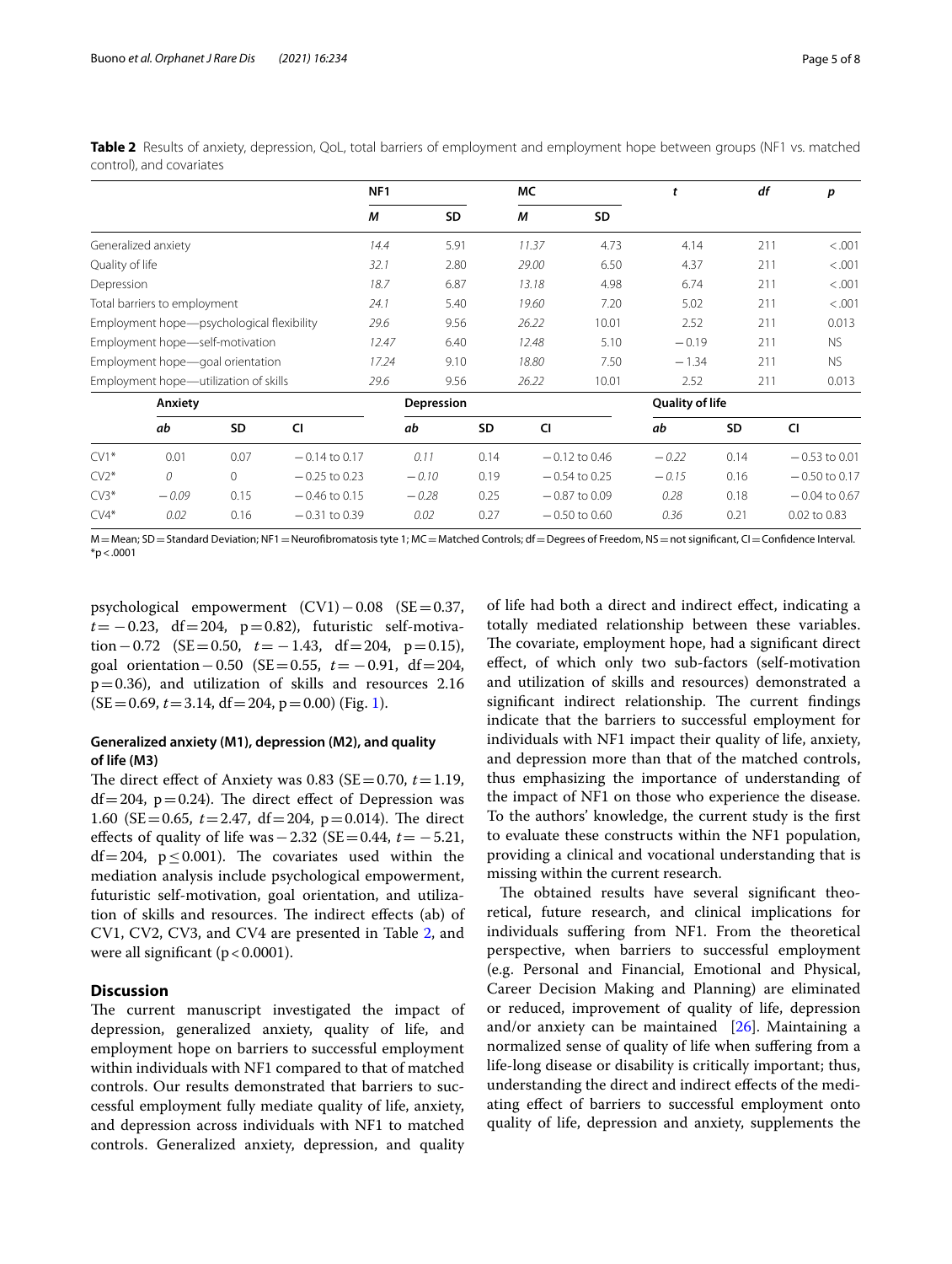

<span id="page-5-0"></span>existing research understanding of NF1 and how individuals experience the disease [\[27–](#page-7-23)[29\]](#page-7-24).

From a research perspective, there were signifcant differences in depression between groups  $(M=19 \text{ NF};$  $M=13$  MC) but generalized anxiety did not demonstrate a significant difference between groups  $(M=14)$ NF;  $M=11$  MC). These differences, however, did not impact the overall direct and indirect efects of the mediation analysis. The generalized anxiety findings did have stronger direct effects than depressive symptoms. The current fndings add to the existing research that individuals with NF1 who have increased depression scores have poorer quality of life [[5,](#page-7-1) [30\]](#page-7-25). Multiple articles have demonstrated that individuals with NF1 sufer from generalized anxiety [\[8](#page-7-4), [10\]](#page-7-6). Indications of higher levels of anxiety can contribute to lower QoL  $[6, 8]$  $[6, 8]$  $[6, 8]$ ; however, more research is needed to evaluate how barriers to successful employment can afect generalized anxiety. A recent meta-analysis concluded that QoL afects the wellbeing of individuals because of its impact onto physical, emotional, and cognitive functioning [\[31](#page-7-26)]. Looking at aggregate values, total barriers to successful employment were signifcantly higher for the control group than individuals with NF1, providing that while barriers such as physical, mental, social and societal pressures are constrained on individuals with NF1, the perception of barriers to successful employment may be perceived as secondary from a QoL perspective.

The way in which employment hope impacted the direct and indirect efects of the current study is compelling. Hong et al. [\[22\]](#page-7-18) discussed employment hope as a necessity in obtaining employment, as it increases the individual's opportunity to achieve employment. The immediate impact of employment hope has been found to infuence sustainability of work related employment [[32\]](#page-7-27). Yet, the indirect effects indicate that only self-motivation and utilization of skills can explain the observed relationship. This provides some initial understanding and explanation for the current fndings, since the preexisting lifetime congenital condition may lead to a higher tolerance or wherewithal in individuals with NF1.

From a clinical perspective, the current fndings echo previous reports that poor mental health is the consequence of and risk factor for unemployment, and that poorer mental health can be risk factor subse-quent consequence of employment [[33](#page-7-28)]. Overwhelmingly, and understandably, the physical manifestations of NF1 take precedent; however, other facets of QoL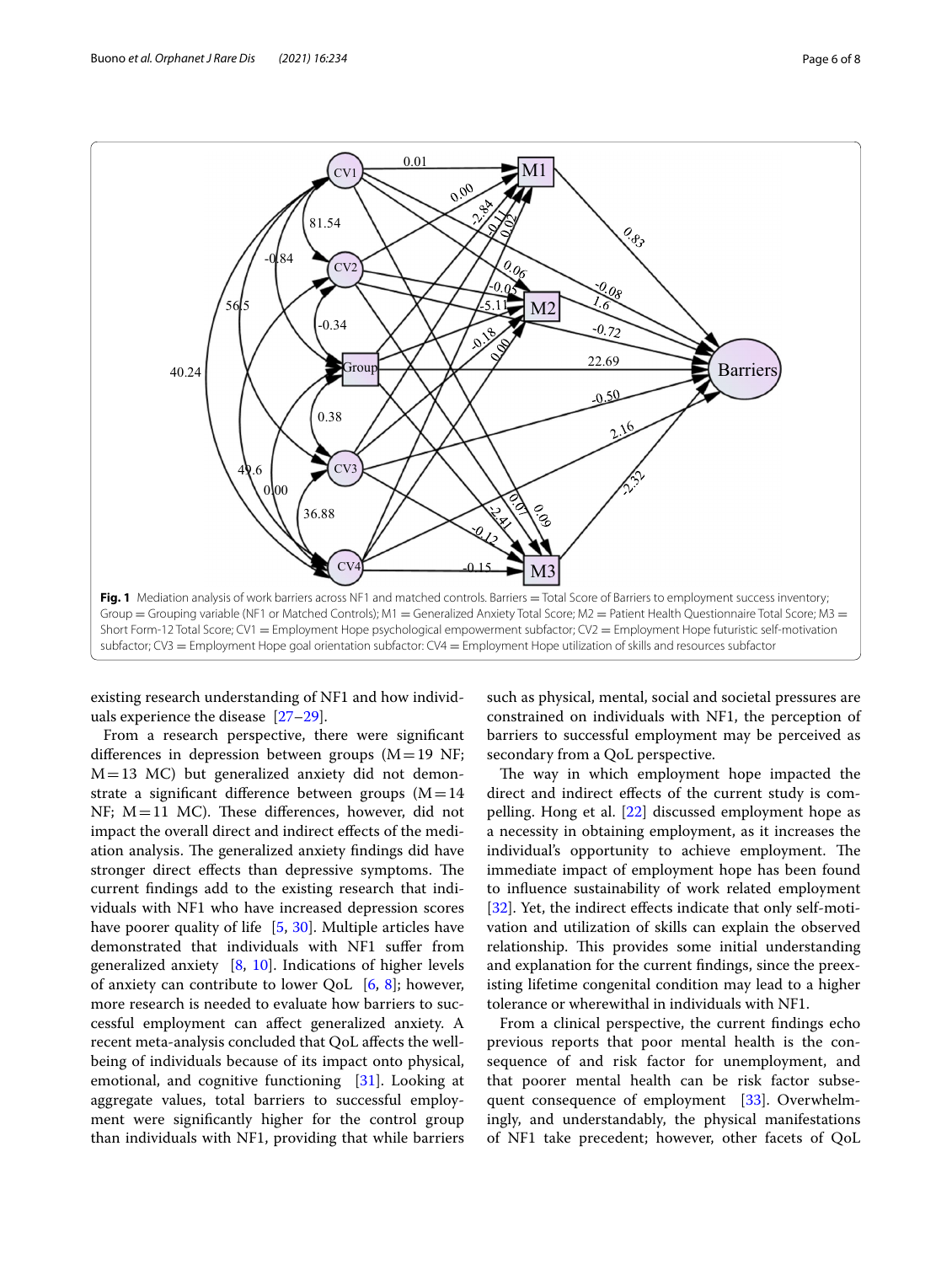measures including active employment can provide a viable escape from the previous accompaniments, along with social integration and feelings of accomplishments. Given that individuals with NF1 have greater likelihood of having dyslexia and/or learning disabilities, individuals with NF1 may potentially require more external support in the workplace [\[1](#page-6-0), [34](#page-7-29)]. Assistance programs, such as vocational rehabilitation, can customize services to meet the needs of individuals diagnosed with NF1, therefore potentially increasing labor force participation and decreasing psychological, physical, vocational, and social barriers related to successful employment [\[16\]](#page-7-12). Further research is needed to understand the impact of barriers to successful employment for individuals with NF1. Maintaining normalcy for individuals with NF1 is an arduous task given the multiple and complex medical, psychological, emotional and occupational defcits which can accompany the disease.

The current study is not without limitations. Initially, the current study was a cross-sectional design with an under-powered sample of individuals with NF1. Although an inference or causal relationship cannot be found using cross-sectional methodology, the current study can provide future directions for researchers on the impact of anxiety and depression on barriers to successful employment. Relative to other large-scale research studies with NF1 adults [\[5](#page-7-1), [35\]](#page-7-30), the current study has a modest representation of individuals with NF1. Given the rarity of the disease, a well-powered study is difficult to attain. Additional research should attempt to increase the sample size, thus allowing for a greater external validity of the results. Lastly, typical QoL measures can include questions regarding employment. Yet, parsing out the barriers of successful employment and employment hope (QoL sub-factors) within the NF1 population has not been completed. Future research should investigate the underlying features of the current study (e.g., barriers to successful employment, employment hope, quality of life, depression and generalized anxiety) in a more clinical capacity through a more systematic process. By including other variables that can afect quality of life functioning will allow for clearer causation of diferentiation. Additionally, the impact of barriers to successful employment across NF1, NF2 and Schwannomatosis populations should be considered, given each presentation of the corresponding diseases are inherently diferent.

## **Conclusions**

The current article is the first to demonstrate that quality of life can directly be afected by barriers of successful employment within the NF1 population. Results extend existing research by providing insight on the impact of quality of life on employment. Poorer barriers

of employment observed amongst people with NF1 can impact both mental health and quality of life. Through better understanding the factors that negatively impact barriers to successful employment, assistance programs can tailor services for individuals with NF1, potentially increasing labor force participation and QoL.

#### **Acknowledgements**

We would like to thank Karen Peluso, Director of NF Northeast and Kim Bischoff, Director of NF Network for their help and commitment. There are no conficts of interest to report across all authors on fle.

#### **Authors' contributions**

FB: Designed the study, helped analyze the fndings, maintained the IRB, and contributed to writing the manuscript. MS: Helped analyze the fndings, wrote up the results section, provided edited revisions. EP: Completed the statistical analysis, provided mentorship to MS in writing up the results, provided edited revisions. SM: Mentored the frst author on research design, wrote clinicial implications, and provided edited revisions. KL: Maintained the data, constructed the endnote fle, helped construct the introduction, provided edited revisions. AG: Mentored the frst author, provided medical formations and clinical importance of the fndings, provided edited revisions. All authors read and approved the fnal manuscript.

#### **Funding**

This work was supported by the U.S. Army Medical Research Materiel Command endorsed by the U.S. Army, through the Congressionally Directed Medical Research Programs' Neurofbromatosis Research Program under Award No. W81XWH-19–1-0618.

#### **Availability of data and materials**

The data that support the fndings of this study are available on request from the corresponding author. The data are not publicly available due to privacy or ethical restrictions.

#### **Declarations**

#### **Ethics approval and consent to participate**

The current study was approved by the Yale University Human Subjects Committee (2000026514).

#### **Consent for publication**

Not applicable.

#### **Competing interests**

The authors declare that they have no competing interests.

#### **Author details**

<sup>1</sup> Department of Psychiatry, Yale School of Medicine, 300 George Street, New Haven, CT 06510, USA. <sup>2</sup> Lock Haven University, Lock Haven, PA, USA. <sup>3</sup> Merck & Co., Inc, Rahway, NJ, USA. <sup>4</sup> Pediatric Oncology Branch, Center for Cancer Research, National Cancer Institute, NIH, Bethesda, MD 20892, USA. <sup>5</sup>Icahn School of Medicine At Mount Sinai, New York, NY, USA.

#### Received: 18 February 2021 Accepted: 11 May 2021 Published online: 21 May 2021

#### **References**

- <span id="page-6-0"></span>1. Anderson JL, Gutmann DH, Neurofibromatosis Type 1, Handb Clin Neurol. 2015;132:75–86.
- <span id="page-6-1"></span>2. Kodra Y, Giustini S, Divona L, Porciello R, Calvieri S, Wolkenstein P, et al. Health-related quality of life in patients with Neurofbromatosis Type 1. A survey of 129 Italian patients. Dermatology. 2009;218:215–20.
- <span id="page-6-2"></span>3. Radtke HB, Sebold CD, Allison C, Haidle JL, Schneider G. Neurofbromatosis Type 1 in genetic counseling practice: recommendations of the National Society of Genetic Counselors. J Genet Couns. 2007;16:387–407.